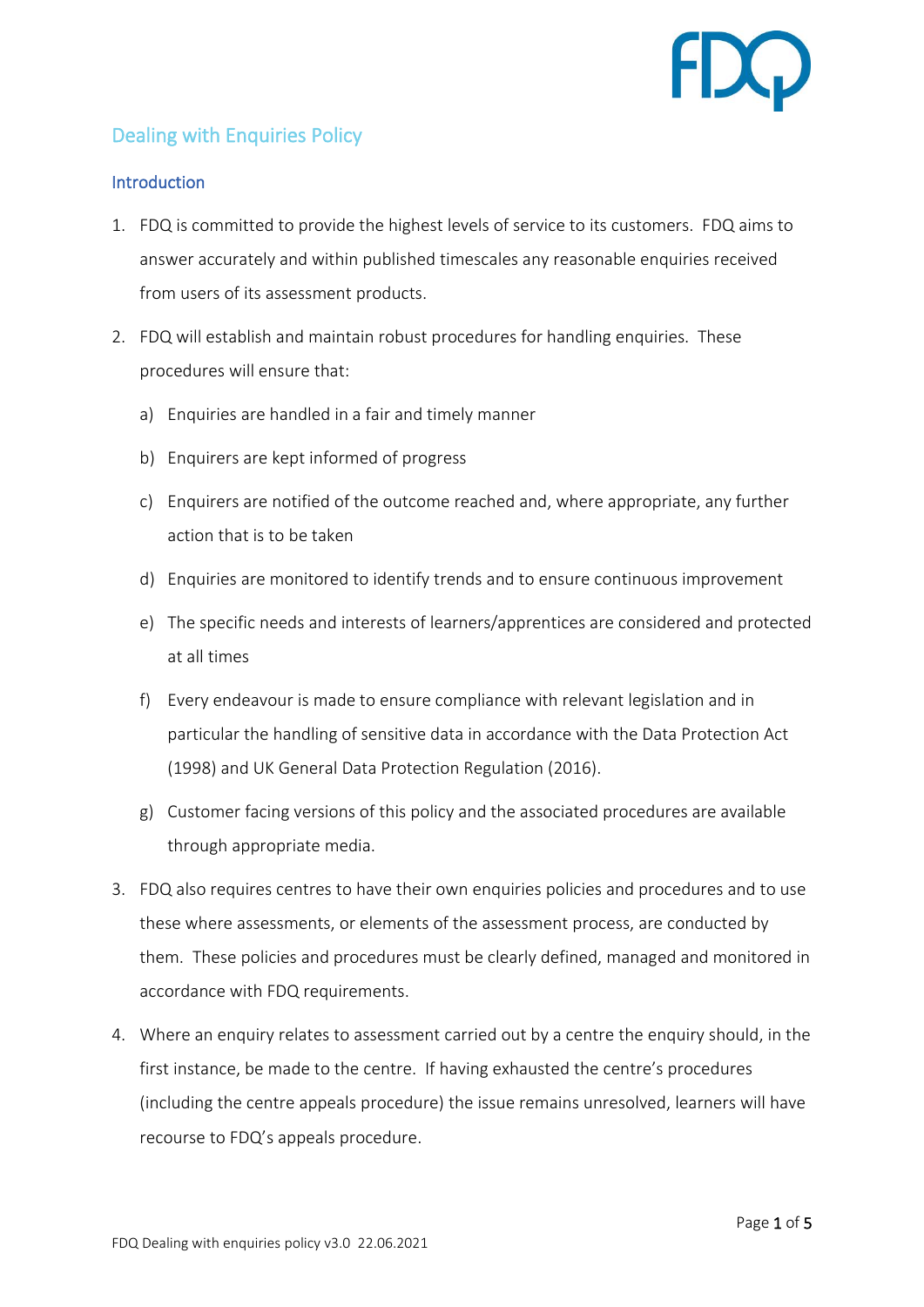

## Types of enquiry

- 5. Enquiries may be made by individual learners/apprentices or by centres and may relate to a wide range of issues, including:
	- a) The fairness of the content of assessment materials set by FDQ (e.g. examination questions)
	- b) Examination conditions
	- c) The marking of an assessment by FDQ
	- d) The process or outcomes of the centre and/or qualifications approval process
	- e) External quality assurance and action planning with centres
	- f) Learner/ Apprentice registrations, results and certificates (including replacement qualification certificates)
	- g) Updates on centre details
	- h) Fees, invoicing and payment.
- 6. Any other matter should be dealt with using the complaints procedure in the first instance.

## FDQ's approach to handling enquiries

- 7. Enquiries may be verbal or written (including by e-mail) and should be directed to the most appropriate FDQ contact. Where the contact is unknown, enquiries should be directed to the general FDQ telephone number, e-mail address, or postal address.
- 8. FDQ will acknowledge receipt of an enquiry within 2 working days and details will be logged. Where additional information is required to deal with the enquiry then this will be sought from the enquirer at this stage.
- 9. Enquiries are handled by the most appropriate person in FDQ. In dealing with enquiries, FDQ will consult and draw upon all appropriate data and information sources including other FDQ colleagues, External Quality Assurance Consultants (EQACs), Independent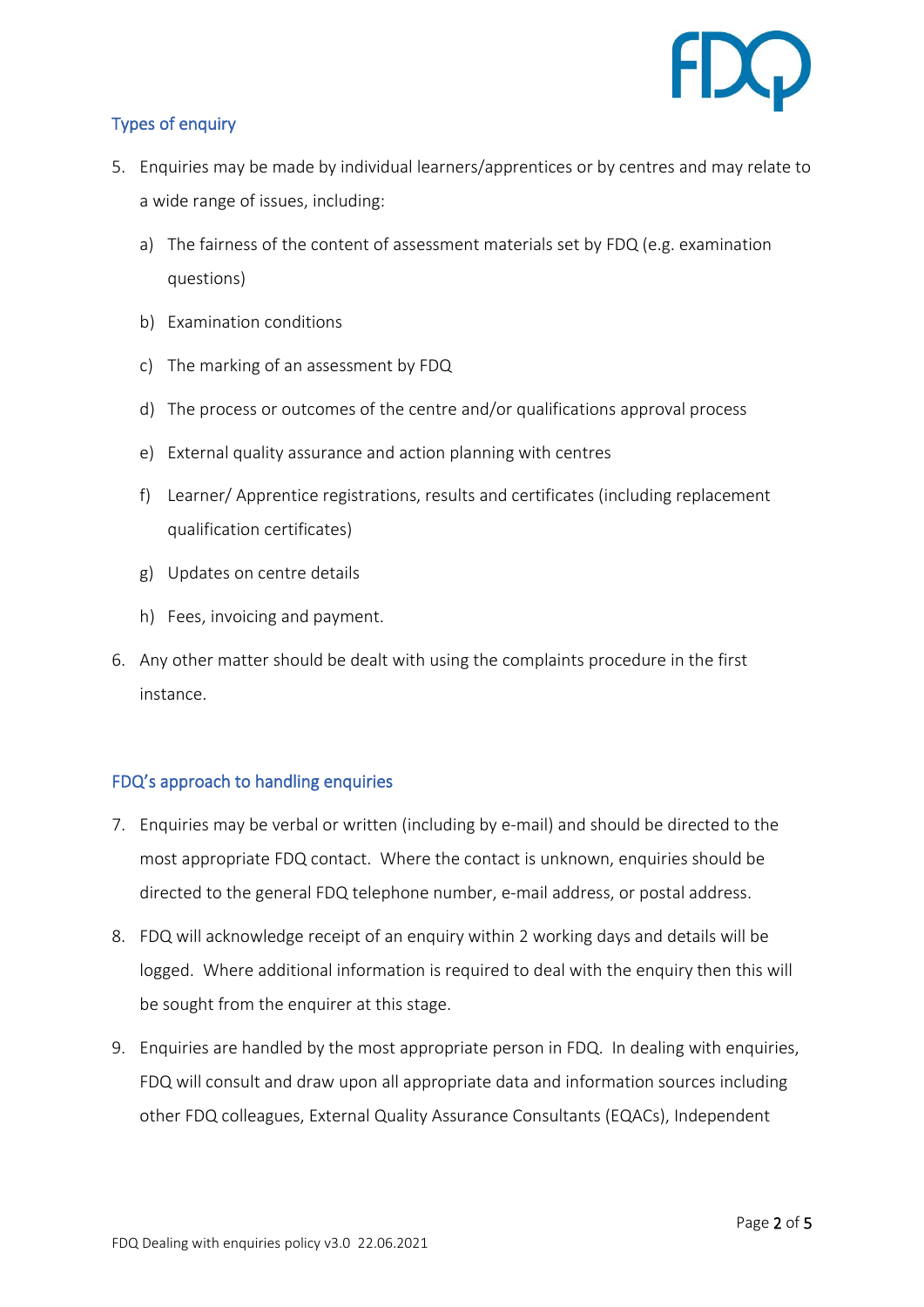

Examiners and External Examiners. If appropriate, centres may also be asked to provide information.

- 10. FDQ's service standards for dealing with general enquiries, specify the following response times:
	- a. Verbal enquiries will be responded to within 2 working days
	- b. Email enquiries will be responded to within 2 working days
	- c. Letter enquiries will be responded to within 10 working days
	- d. FDQ aims to resolve all enquiries within 5 working days.
- 11. If, having exhausted these procedures, the centre or learner/apprentice remains dissatisfied with the outcome of the enquiry, they have recourse to either the complaints or appeals procedure.

#### Dealing with specific types of enquiries

Enquiries relating to the fairness of the content of assessment materials

12. These enquiries are referred initially to the most appropriate FDQ staff member, who will review the enquiry and provide a response. If the enquirer is unhappy with the outcome of the review, they may request further scrutiny from the Standards & Quality Group (S&QG).

#### Enquiries relating to examination conditions

13. These enquiries are referred to the Quality and Operations Director who will review all paperwork, including the invigilator report for the examination event under question. If this initial review is inconclusive, the Chief Examiner will be asked to review scripts and feedback sheets and provide a report. An appropriate response is sent to the enquirer. If the enquirer is unhappy with the outcome of the review, they may request further scrutiny from the S&QG.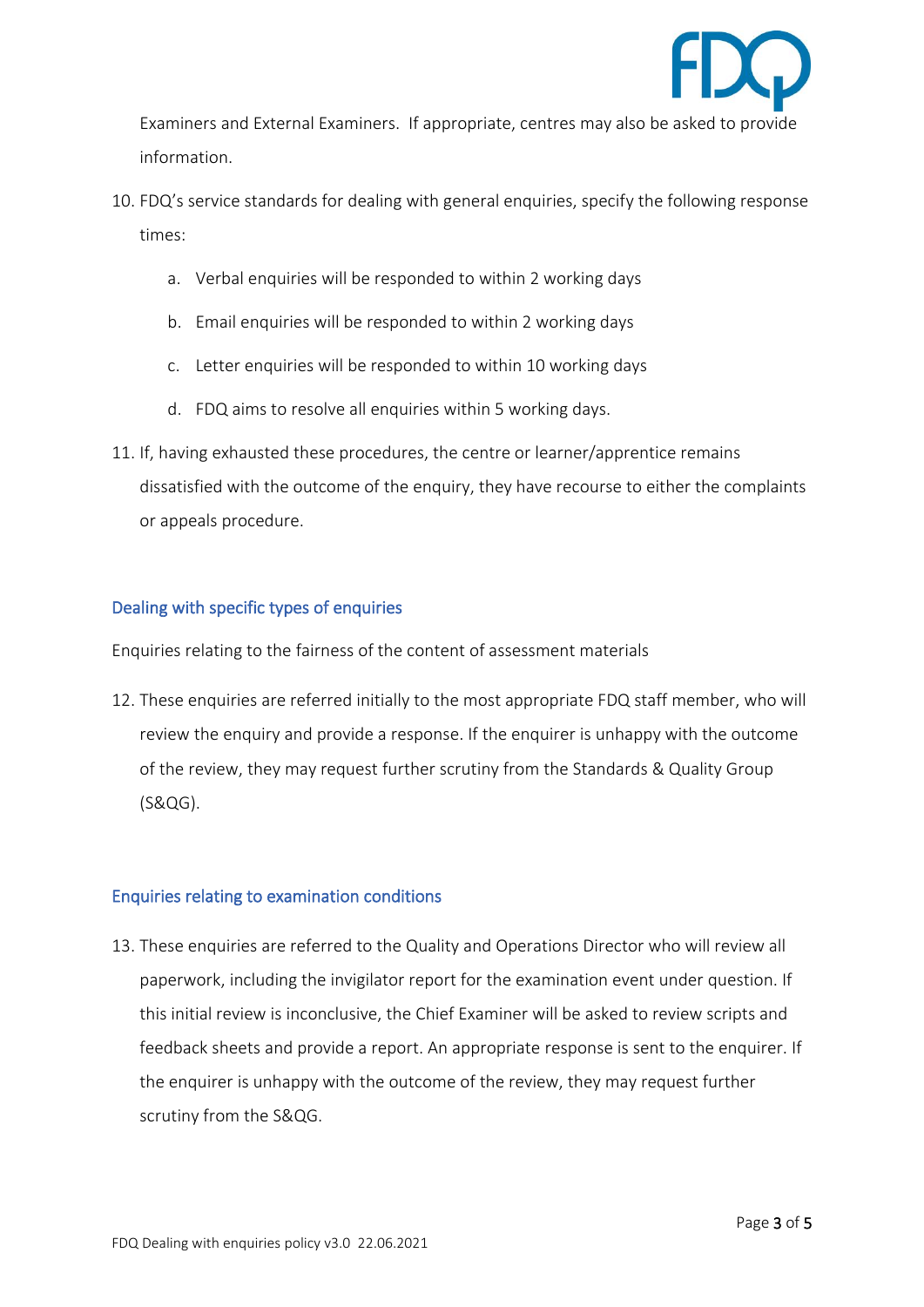

#### Enquiries relating to the marking of an assessment

14. Where a learner/apprentice has failed an assessment such as an examination or endpoint assessment component they may request a re-mark.

The learner's/ apprentice's script is cleared of all original marks and notes and sent to a re-marker (who is not the person who originally marked the script). The re-marker marks the script and returns it to FDQ. The re-marked script is then forwarded to the Chief Executive (CE), with a copy of the original script and feedback sheet, for a final decision on the marks. The learner/ apprentice is notified of the decision and learner/ apprentice records amended, if appropriate.

#### Enquiries relating to the outcomes of centre approval

15. Enquiries relating to the outcomes of centre approval will be referred to the Chief Executive who will review the decision and feedback provided, in consultation with FDQ.

#### Enquiries relating to the outcomes of qualifications approval

- 16. Enquiries relating to the outcomes of centre and/or qualifications approval will be referred to the relevant FDQ staff member who will review the decision and feedback provided.
- 17. Qualification approval applications for FDQ centres which provide the necessary supporting documentary evidence will be processed within 10 working days.

#### Enquiries relating to external quality assurance decisions

18. These enquiries will be referred to the relevant staff member, who will review the decision and the feedback provided, in consultation with the relevant External Quality Assurance Consultant. If the enquirer is unhappy with the outcome of the review, they